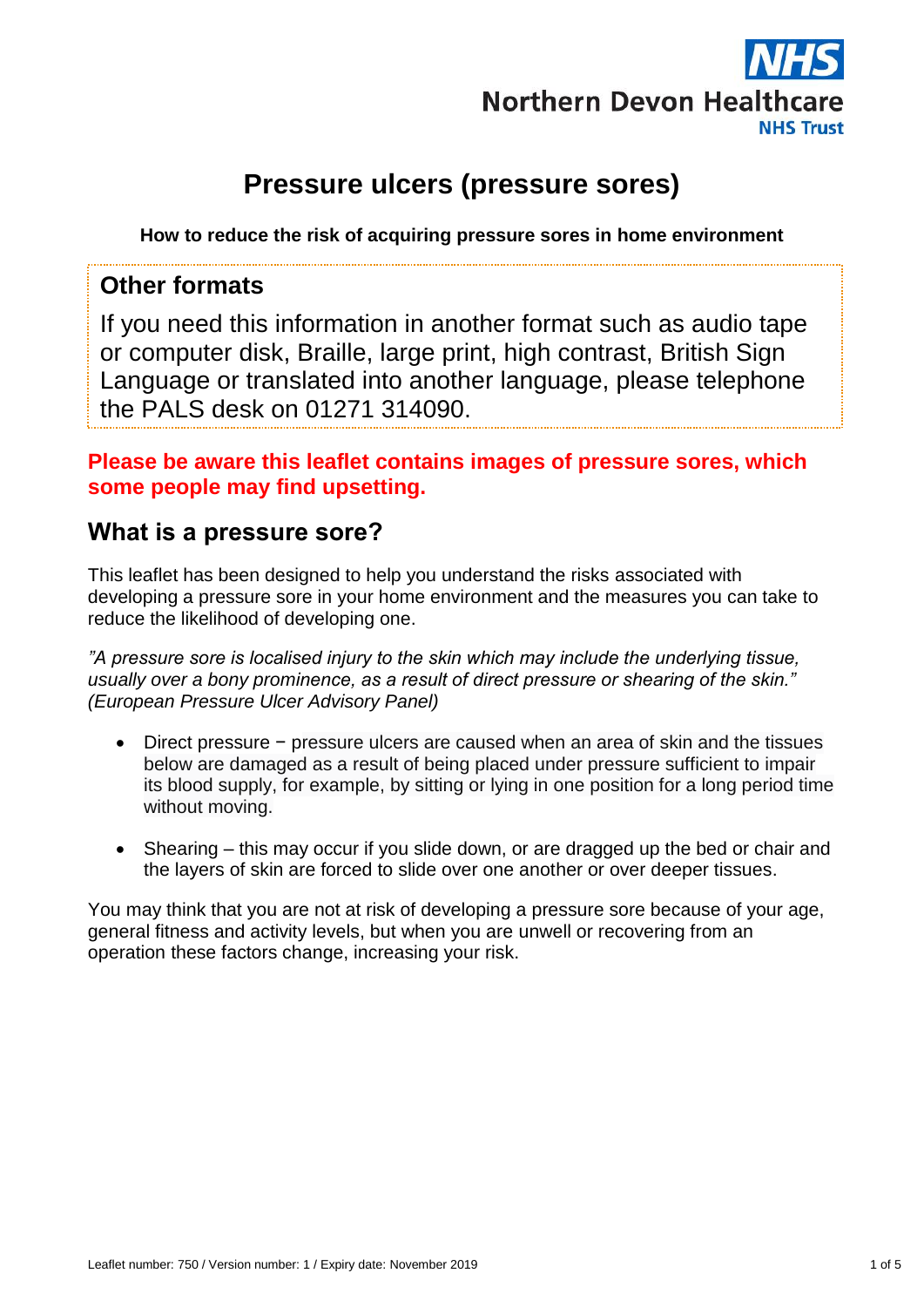#### **Grading of sores:**

We typically grade sores from a grade1 to a grade 4 depending on severity and presentation, and we will discuss this with you if we discover you have a sore whilst we are caring for you*.*



# **Where can pressure sores develop?**

Common sites for developing pressure sores are:

- Heels
- Sacrum
- Elbows
- **Hips**
- **Scalp**
- Ankles







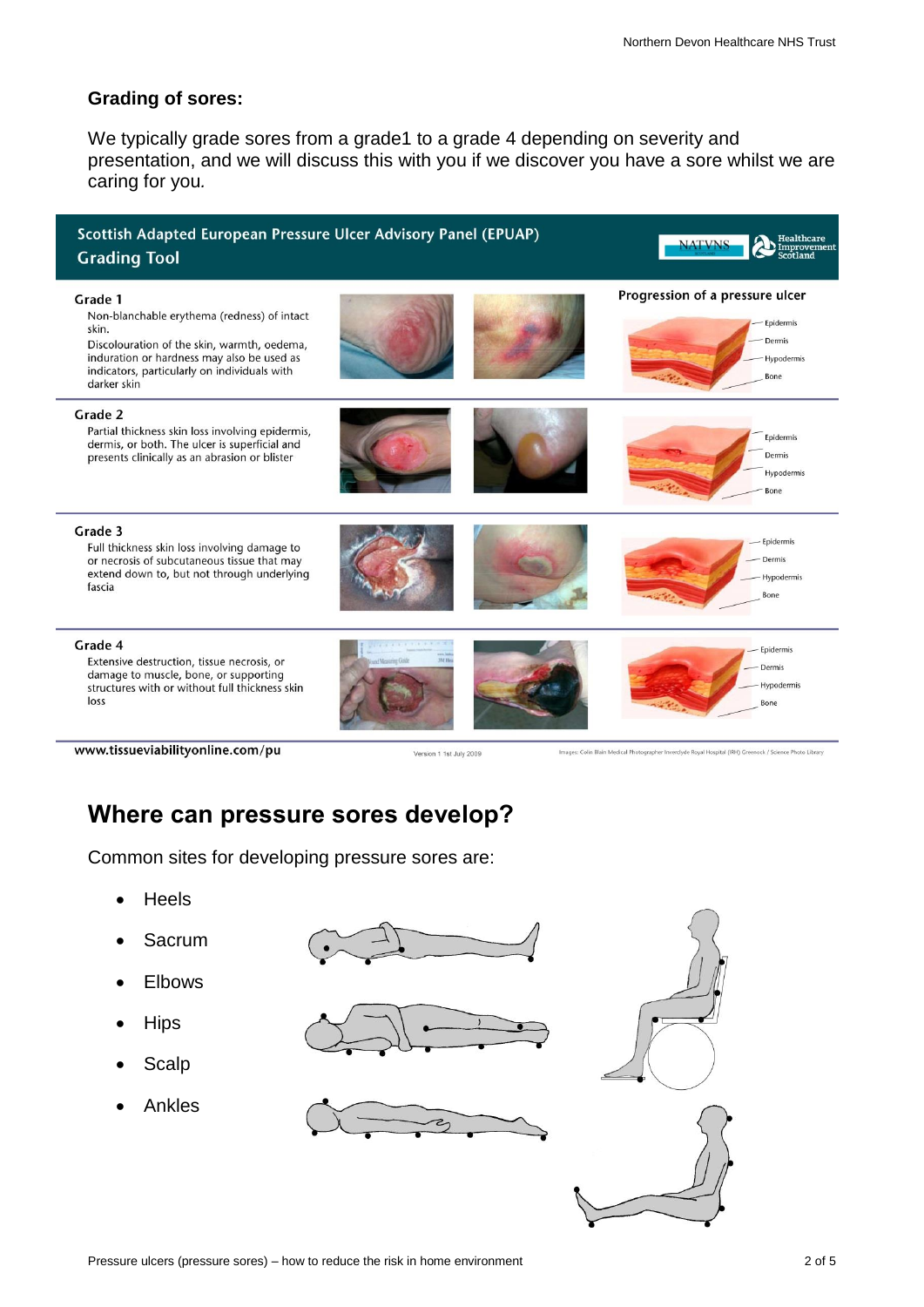### **How can I reduce the risk of developing a sore?**

- 1. Keep moving/change positioning. If you have difficulties doing this on your own, you may receive help and support from a relative or carer to assist you with this. Your nursing and/or therapy team may be able to advise you how you can reposition yourself independently.
- 2. If you spend time in a semi reclined position in bed, make sure you support your knees or use the knee break on your bed if you have one, to relieve the pressure on your lower back, sacrum and heels.
- 3. If you are sitting in a chair, make sure you are well supported with your feet flat on the floor and your back fully supported by the backrest. Your hips and knees should be at a 90 degree bend. There should a small gap between the back of your knee and the front edge of the seat to prevent pressure building up behind your knees. Your arms should be able to rest comfortably on the armrests. This position will help to avoid pressure building up around your lower back and bottom and will help you to reposition yourself. The nursing or therapy staff can advise you about positioning in a chair.
- 4. Ensure you are eating and drinking well.
- 5. Ensure your skin is kept free from moisture.
- 6. You may be given special equipment if required.

# **What can you expect from us?**

When you are admitted to the health and social care team, a healthcare professional will carry out a full assessment of your skin integrity and will ask you if you have any sore bits of skin or any existing sores. These will then be examined and acted on accordingly.

If you do have a pressure sore, with your consent you may be asked if we can photograph it*.* If you should develop a pressure sore, the health care professional caring for you will have to record this, and again with your consent you may be asked if we can take a photograph of the sore. The reason for the photograph is so that we can see if the sore is improving or deteriorating and act accordingly. We may also share the photos with our tissue viability specialist nurses for further advice about your care.

In the event of a sore occurring, the health care professional caring for you will discuss this fully with you.

You will be asked every time you are seen if we can check your skin to enable us to identify promptly any possible problems. Assessing your skin when we first meet you and at regular intervals thereafter is an important task for nursing staff to do, so please don't be offended if we ask you personal questions about your skin; we ask everyone. Please do tell us if you have areas of sore or numb skin.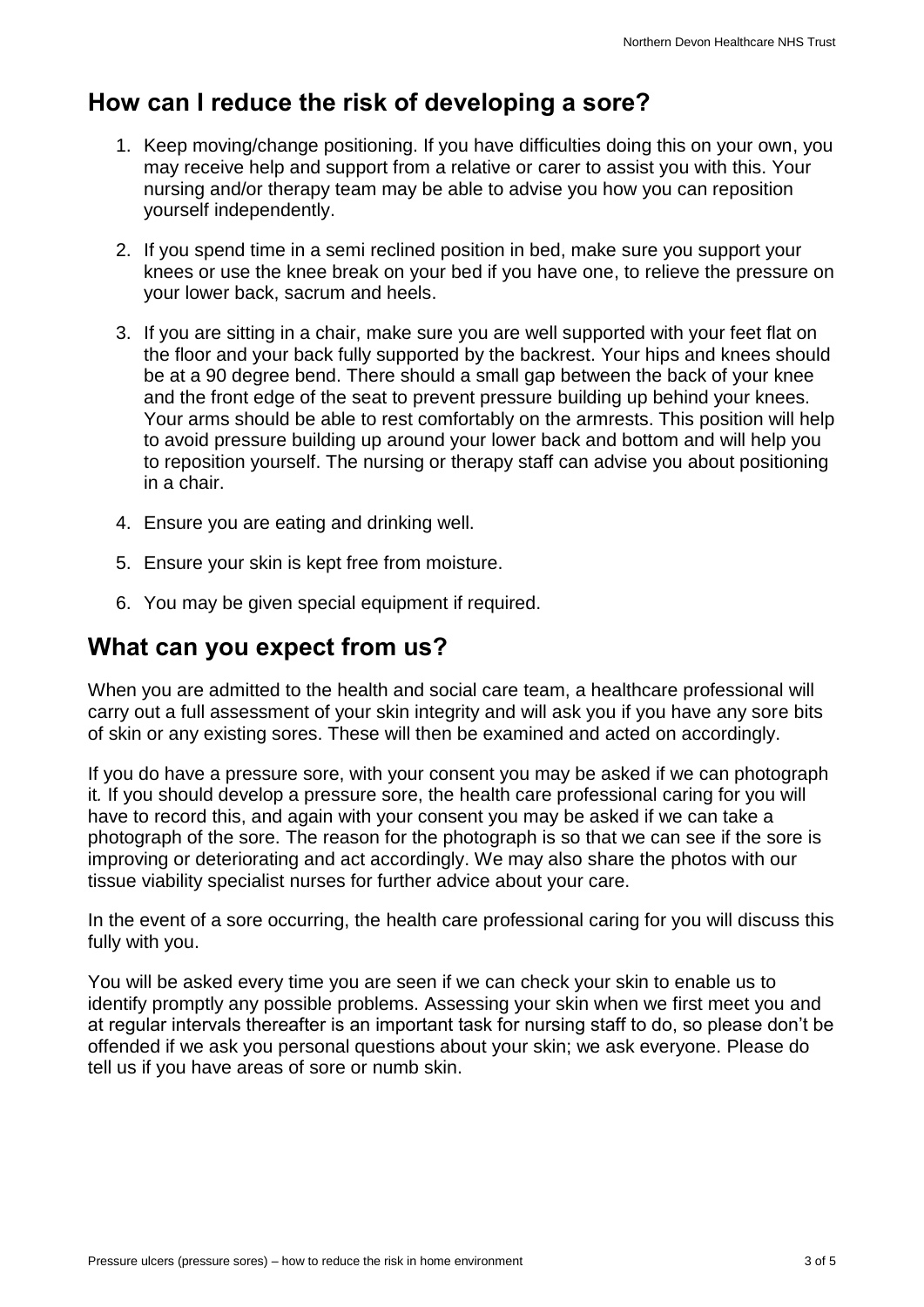#### **How are pressure sores treated?**

If you have an existing pressure sore, or develop a new one, a care plan will be developed with you. We will identify an appropriate dressing for the sore if one is needed. We will also develop a plan with you to ensure that you regularly re-position yourself, or are assisted to do so in order to minimise the risk of further pressure sores developing, and to help to heal any existing ones. This plan will be discussed with you fully.

If you have a pressure sore, the health care professional caring for you will discuss this fully with you.

#### **Possible consequences of developing a pressure sore**

If you develop a pressure sore, the consequences may be as follows:

- Increased pain
- The possibility of infection
- Reduced physical activity
- Lengthened hospital stay if you need to go into hospital
- The need for additional nursing and care input at home
- A hospital bed at home

#### **Follow up**

You may need continued support at home from a community nurse or therapist (physiotherapist or occupational therapist). We will provide support and advice about how you can keep moving, how you can eat and drink healthily and how you can reduce the risk of developing new pressure sores. If you need any pressure relieving equipment (e.g. bed, mattress, cushion etc.) then you will be advised of this and we will explain how this may be provided for you at home.

# **Further information**

[nhs.stopthepressure.co.uk](http://nhs.stopthepressure.co.uk/)

[www.your-turn.org.uk](http://www.your-turn.org.uk/)

[www.epuap.org](http://www.epuap.org/)